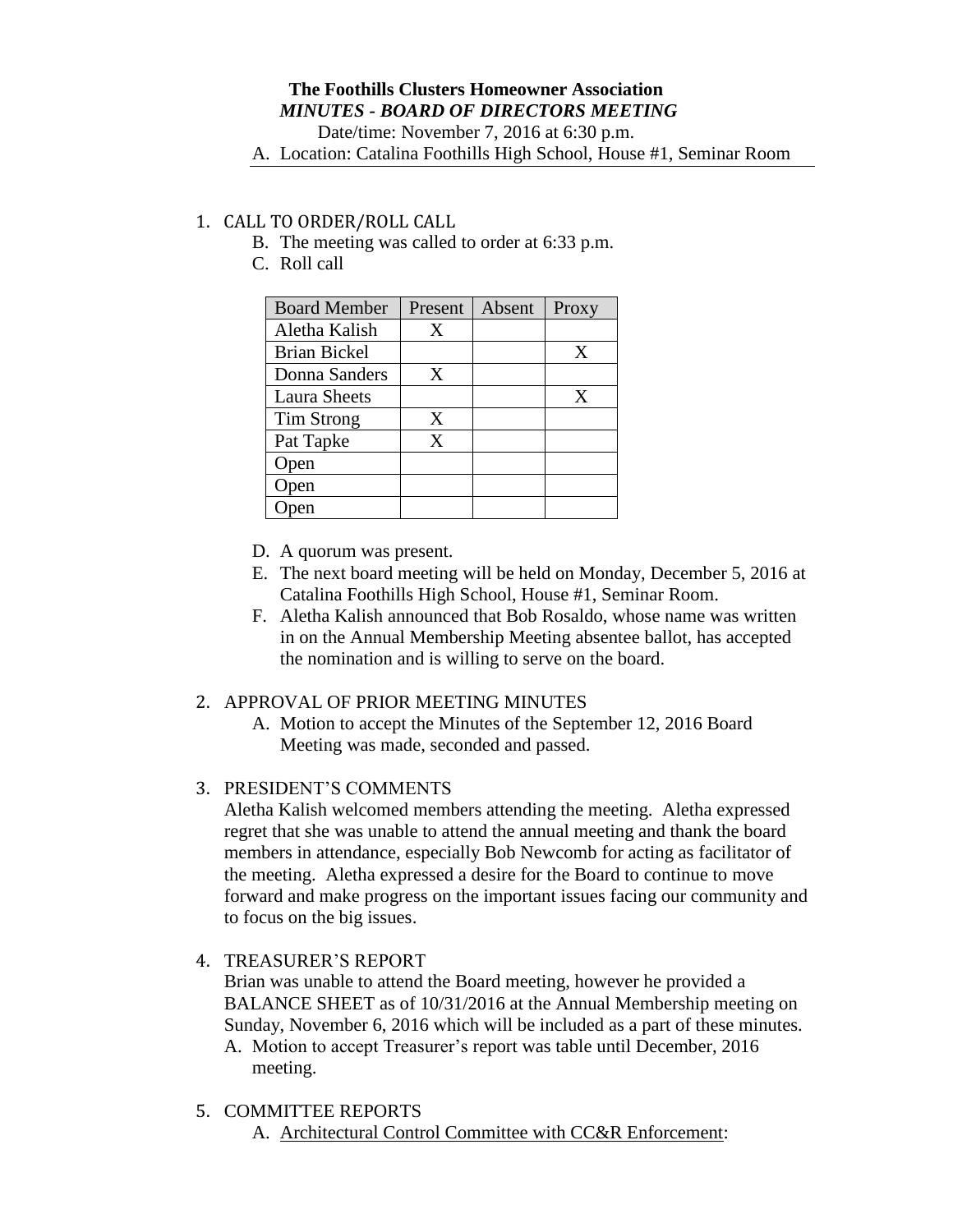Report attached.

- 1. White roofs no action is requested by the board on this item.
- 2. Architectural Guidelines draft Bob reported that the draft Architectural Guidelines are posted on The Foothills Clusters website and that an article was included in the newsletter directing people to the website and soliciting comments. Two members gave extensive comments which included a request to forego an ACC change request when painting the same color and to add some guidelines regarding outdoor lighting. The new Architectural Control Committee will be asked to address these suggestions. Motion was made to accept the final Architectural Control Policy and Guidelines, seconded and passed.
- 3. Non-compliant fence at 3732 E. Guthrie Mountain no action is requested by the board on this item.
- 4. Bob sent a letter of non-compliance to the resident renter at the property located at 3845 E. Mount Kimball regarding their standalone car cover.
- 5. Retroactive review of 3450 E. Marshall Gulch no action is requested of the board on this item.
- 6. Addition to garage at 3800 E. Gibbon Mountain no action is requested of the board on this item.
- 7. Re-roofing 3577 E. Nugget Canyon no action is requested of the board on this item.
- 8. Upcoming room addition at 3849 E. Diablo Canyon no action is requested of the board on this item.
- 9. Homeowner at 3478 E. Nugget Canyon requested a copy of a previous survey done by the HOA on this property – no action is requested of the board on this item.
- 10. Enforcement Policy updates suggested by attorney a motion to approve the updated version of the Enforcement Policy was made, seconded and passed.
- 11. A question from the floor as to whether anything can be done about the untidy condition of property located at 3501 E. Guthrie Mountain. Discussion indicated that the house is unoccupied and although there is a sign in the yard indicating that the property is 'For Sale by Owner' attempts by Aletha Kalish and other local realtors to contact the owner and show the property have been unsuccessful. The HOA dues and the taxes on this property are in arrears and there is a consensus that although this property appears to be in violation of Section 6 of Article VII of the CC&Rs, sending a violation letter will probably not accomplish what the HOA's intent which is to get the property cleaned up as it is quite visible when entering the subdivision from Skyline. Alternative approaches such as hiring a yard company to clean up the property and sending the homeowner the bill and asking for volunteers to clean up the property were discussed. Bob Newcomb agreed to contact the HOA attorney and see if the HOA has any authority other than sending a letter to get the owner to clean up the property.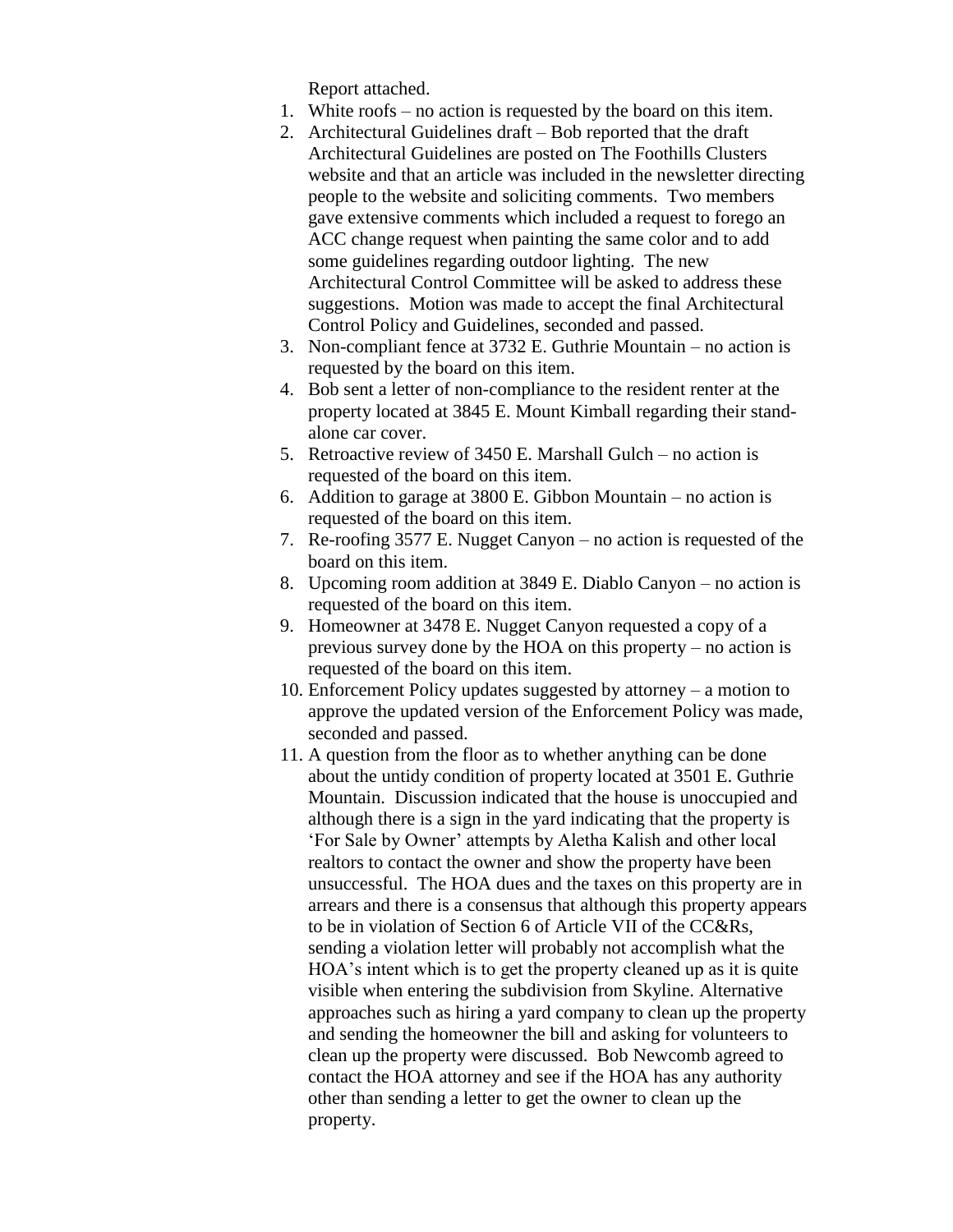- B. Landscape & Roads Committee:
	- 1. The Road's Committee submitted an extensive video report at the Annual Membership Meeting on November 6, 2016 and did not submit a written report at this meeting.
	- 2. At the October, 2016 meeting the Board felt it was important at this time to get bids for the road work in order to get a firm idea of the cost to determine the feasibility of alternative financing approached. The Roads Committee was asked to contact an engineering firm to obtain bid specs. Irene reported that she contacted CPE Engineering to write an 'all-inclusive bid" for the entire road project from start to finish. CPE has advised the Roads Committee that they will not be able to work on this job until January, 2017 which means we "may not" have an estimate of the cost of writing the 'all-inclusive bid' until February, 2017. The bidding process timeline for writing the bids advertising bids, reviewing bids, will be determined in January, 2017.
- C. Business Process Committee: No Report
- D. Communications Committee (No Report)
- E. Welcoming Committee: (No Report)
	- 1. Pat reported that the Fall Social was a great success and thanked Aletha and all of the volunteers who worked hard to put this event together. Aletha report that the amount spent for food was about \$107 and \$72 was collected from participants. Aletha kept the leftover food in lieu of reimbursement for her out of pocket expenses.
- F. Finance Committee (No Report)
- 6. OLD BUSINESS
	- A. Questionnaire Tim Strong and Doug Everett are working on revision of governing documents and hope to have something to present to the Board in March, 2017.
	- B. Review committee job descriptions and goal Tabled until the December meeting.
	- C. Status of Administrative Assistant There was a discussion about hiring a professional management company to take on some of the administrative responsibilities for our community because of the poor response for volunteer to serve on the board or on committees. It was noted that the Article VII, Section 1d of the By-Laws states, "The Board is not empowered to hire a management firm to manage the affairs of the FCHA without the approval of the majority of Members constituting a quorum at a Meeting of Members held for the purpose of considering such an action." It was suggested that this action and actions related to borrowing funds for road repairs be done together. Discussion about changing the By-Laws to reduce the number of votes needed to get things done to a more reasonable number. Bob Newcomb is reviewing the current governing documents and will